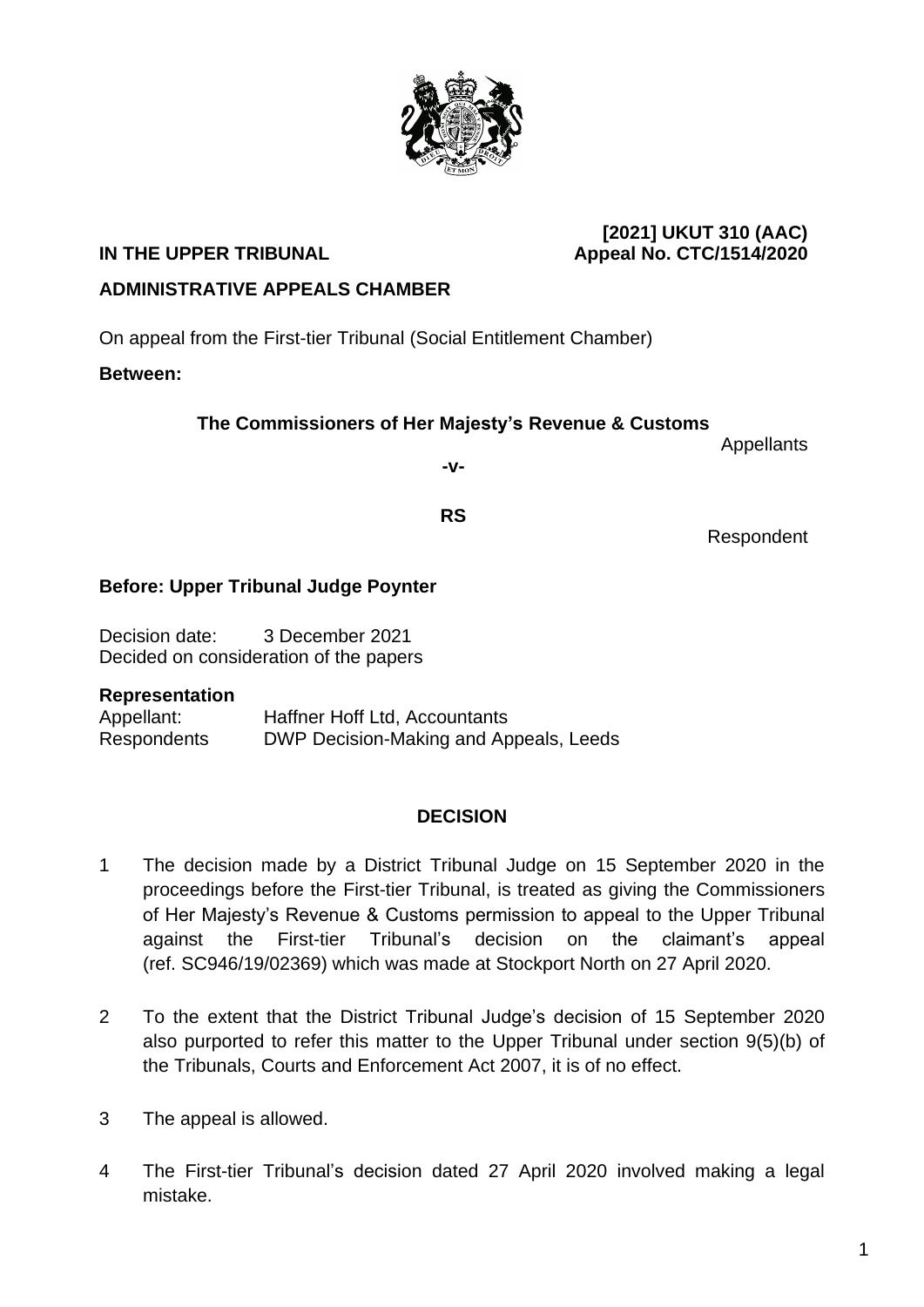5 I set that decision aside and re-make it as follows.

**Tax credits are not awarded to the claimant in respect of any period after 25 June 2019.**

#### **REASONS**

#### **Introduction**

1. This appeal raises a short legal point about the circumstances in which a claimant who has been awarded tax credits in the past may continue to claim them.

2. There are also subsidiary issues about whether the claimant had a right of appeal to the First-tier Tribunal in the first place, and about the power of the First-tier Tribunal to refer an issue to the Upper Tribunal under section 9(5) of the Tribunals, Courts and Enforcement Act 2007 ("the 2007 Act").

#### **Factual background and procedural history**

3. Those issues arise from facts that are not in dispute. The following chronology is a re-statement of the facts that were accepted by the First-tier Tribunal, interspersed with the dates of relevant developments in the law.

4. Before the events that gave rise to these proceedings, the claimant had an award of tax credits for the tax year from 6 April 2018 to 5 April 2019.

5. By 12 December 2018 (and therefore during the 2018/2019 tax year) universal credit had been brought fully into force for the whole of the United Kingdom.<sup>1</sup> As universal credit is intended to replace tax credits, the effect was that—as a general rule—it was no longer possible to make a claim for tax credits: prospective claimants are now normally obliged to claim universal credit instead.

6. However, that general rule was subject to a number of exceptions, one of which applied (and, for the moment, I paraphrase) to those with tax credit awards for one year who claim tax credits for the next year.

<sup>&</sup>lt;sup>1</sup> See Article 3 of, and the final line of the Schedule to, the Welfare Reform Act 2012 (Commencement No. 17, 19, 22, 23 and 24 and Transitional and Transitory Provisions (Modification) (No. 2)) Order 2018 (SI 2018/881).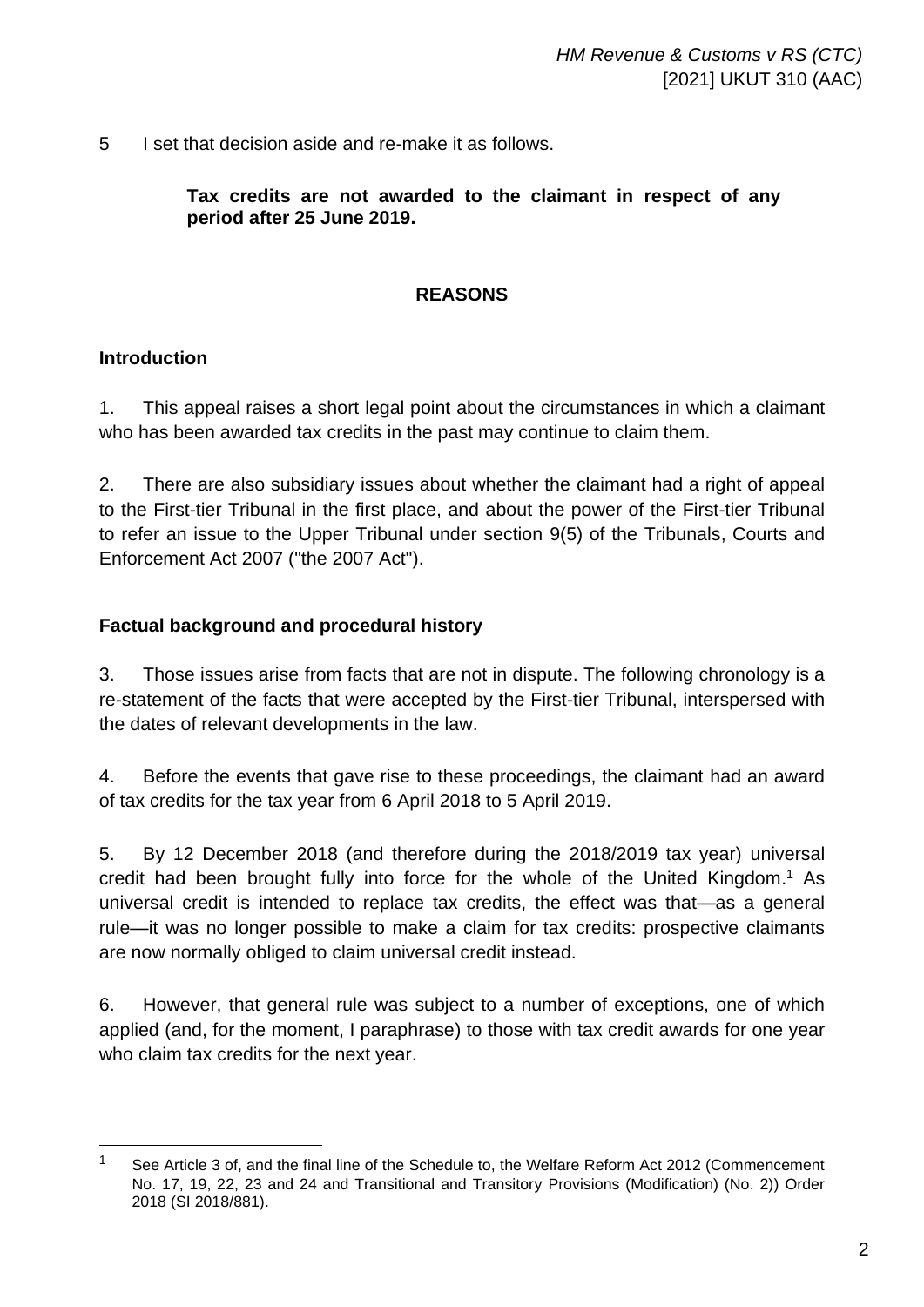7. On 1 February 2019, tax credits were abolished by s.33(1)(f) of the Welfare Reform Act 2012 by article 2 of the Welfare Reform Act 2012 (Commencement No. 32 and Savings and Transitional Provisions) Order 2019 (SI 2019/167) ("the No.32 Order").

8. But the abolition was subject to the savings set out in that Order. One of those savings applied (and, again, I paraphrase) to some people who had had awards of tax credits in the past.

9. It is not in dispute that, when the 2018/2019 tax year came to an end, the claimant fell within the exceptions and savings described in paragraphs 6 and 8 above. As a result, tax credits continued to exist in his case and he continued to be able to claim them.

10. In those circumstances, the claimant's award for 2018/2019 took effect as a claim for the 2019/2020 tax year in the usual way.

11. On 1 July 2019, HM Revenue & Customs ("HMRC") made an initial decision on the claim for 2019/2020 under section 14 of the Tax Credits Act 2002 ("the Act"). They awarded the claimant tax credits of nil for the period from 6 April 2019 to 25 June 2019.

12. That award did not last for the full 2019/2020 tax year because the claimant had applied for childcare payments under the Childcare Payments Act 2014 and section 30(3) of that Act had the effect of terminating the tax credits award.

13. That initial decision was not challenged at the time and, as I understand matters, has not been challenged subsequently.

14. For reasons that are unclear from the papers, the claimant's application for child care payments appears to have been unsuccessful and, at some point between 27 June and 1 August 2019, he decided not to pursue it further.

15. In those circumstances, he attempted to make a claim for tax credits by telephone on 1 August 2019. HMRC took the view that no claim could be made because tax credits had been abolished for him and, even if they had not, it was no longer possible for him to claim them.

16. Following a review under s.21A of the Act, the claimant then appealed to the Firsttier Tribunal. HMRC resisted the appeal on for the reasons set out in the previous paragraph and further asserted that the claimant had no right of appeal against a decision not to accept a claim.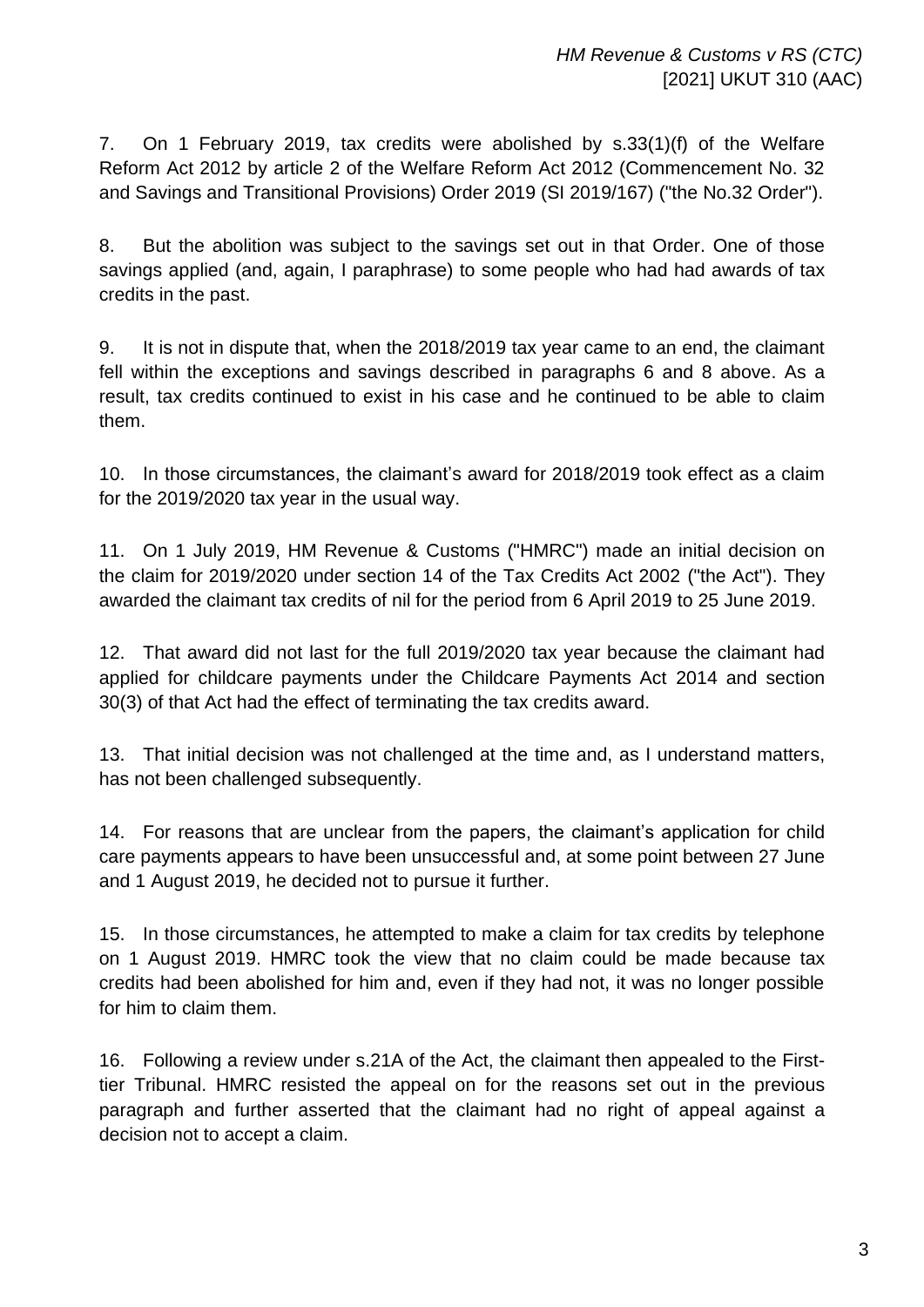17. On 27 April 2020, the First-tier Tribunal allowed the claimant's appeal. It held that it did have jurisdiction over it and that the claimant fell within the exception referred to in paragraph 6 above.

18. On 15 September 2020, a District Tribunal Judge (not the Judge who made the decision on 27 April 2020), whose signature is illegible and who is not otherwise identified, made a decision that—for the reasons given in paragraphs 49 to 59 below—I have treated as giving HMRC permission to appeal to the Upper Tribunal.

## **Abolition of tax credits**

19. So far as is relevant to this appeal, section 33 of the Welfare Reform Act 2012 provides as follows:

## "**Abolition of benefits**

**33.**—(1) The following benefits are abolished—

- $(a)-(e)$  ...
- (f) child tax credit and working tax credit under the Tax Credits Act 2002."

As noted in paragraph 7 above, subsection (1)(f) was brought into force on 1 February 2019 by the No.32 Order.

20. Pausing there, it is worth making the point that as tax credits were abolished on 1 February 2019, it cannot have been possible for the claimant to have made a valid claim for them on 1 August 2019 unless some saving or transitional provision applied that meant the abolition did not apply to him.

21. In other words, HMRC must succeed in this appeal unless the claimant can show that a saving or transitional provision allowed him to make a claim for tax credits six months after they were abolished.

22. However, the claimant *can* show that.

23. Article 3(1)-(4) of the No.32 Order states: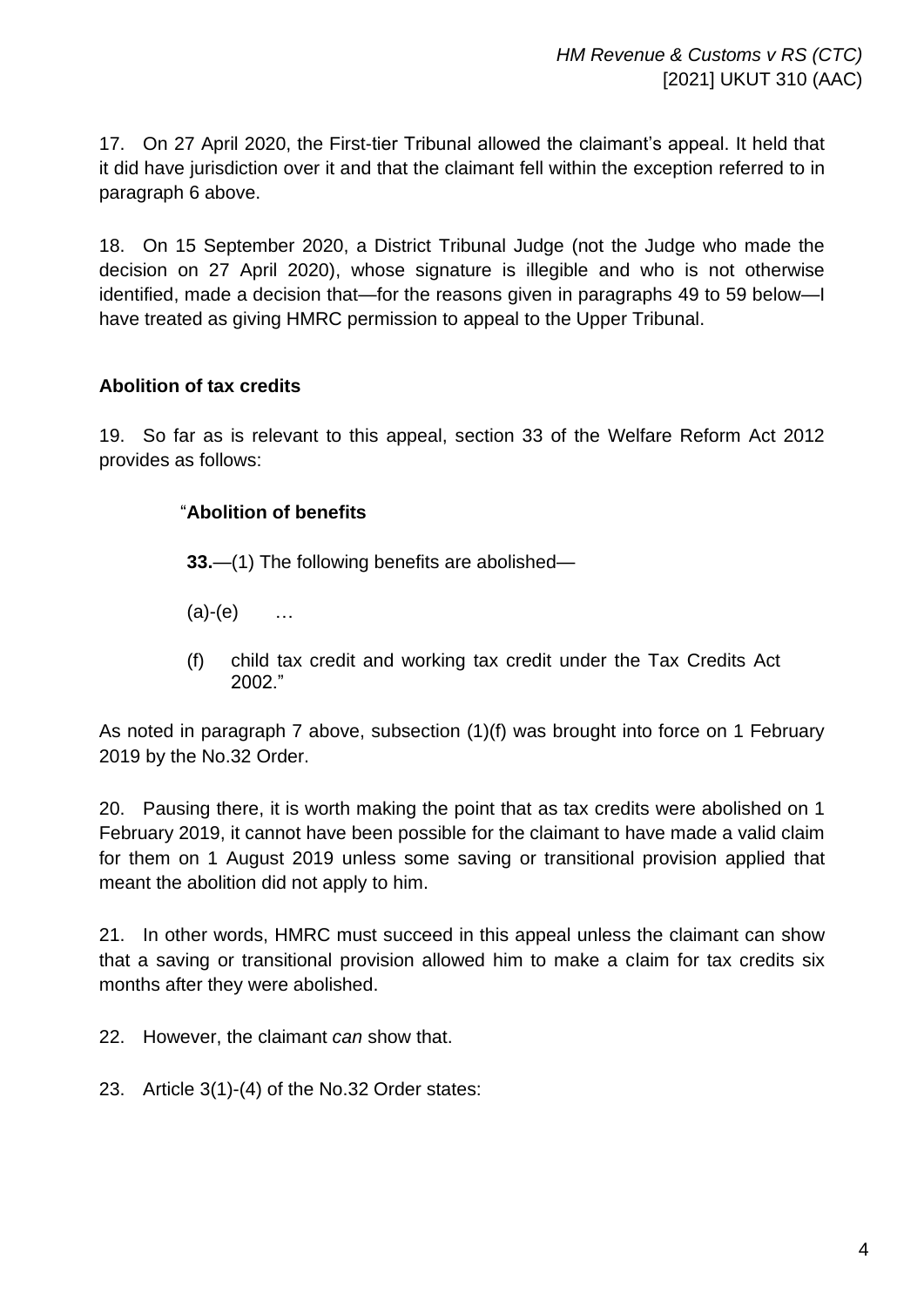## "**Savings**

**3.**—(1) Section 33(1)(f) of the Act, and the repeal of Part 1 of the 2002 Act (but not Schedule 1 or 3) by Part 1 of Schedule 14 to the Act, shall be treated as though they had not come into force, in relation to a case as referred to in paragraph  $(2)$ ,  $(3)$ ,  $(4)$ ,  $(5)$  or  $(9)$ .

(2) The case referred to is the case of an award of a tax credit that has effect for a period that includes 31st January 2019.

(3) The case referred to is the case of an award of a tax credit where the period for which it has effect begins on or after 1st February 2019 and where the claim for the award is made by—

- (a) a single claimant who is, or a couple both members of which are, aged under the qualifying age on the day that the claim is made;
- (b) a mixed-age couple which is also a UC couple on that day; or
- (c) a polygamous unit which on that day consists wholly of persons who, ignoring any restrictions on claiming universal credit in the UC transitional provisions, could claim universal credit, and meet the UC age condition, as—
	- (i) UC joint claimants and one or more UC single claimants; or
	- (ii) a number of UC single claimants.
- (4) [*Omitted as applying to "mixed-age couples" and polygamous family units*]

(5) The case referred to is a case, not falling within paragraph (3) or  $(4)$ , of-

- (a) an award of child tax credit where the period for which it has effect begins on or after 1st February 2019 and where, on the day on which the claimant or claimants of the award makes or make the claim for it, he or she (or they) has or have an award of working tax credit;
- (b) an award of working tax credit where the period for which it has effect begins on or after 1st February 2019 and where, on the day on which the claimant or claimants of the award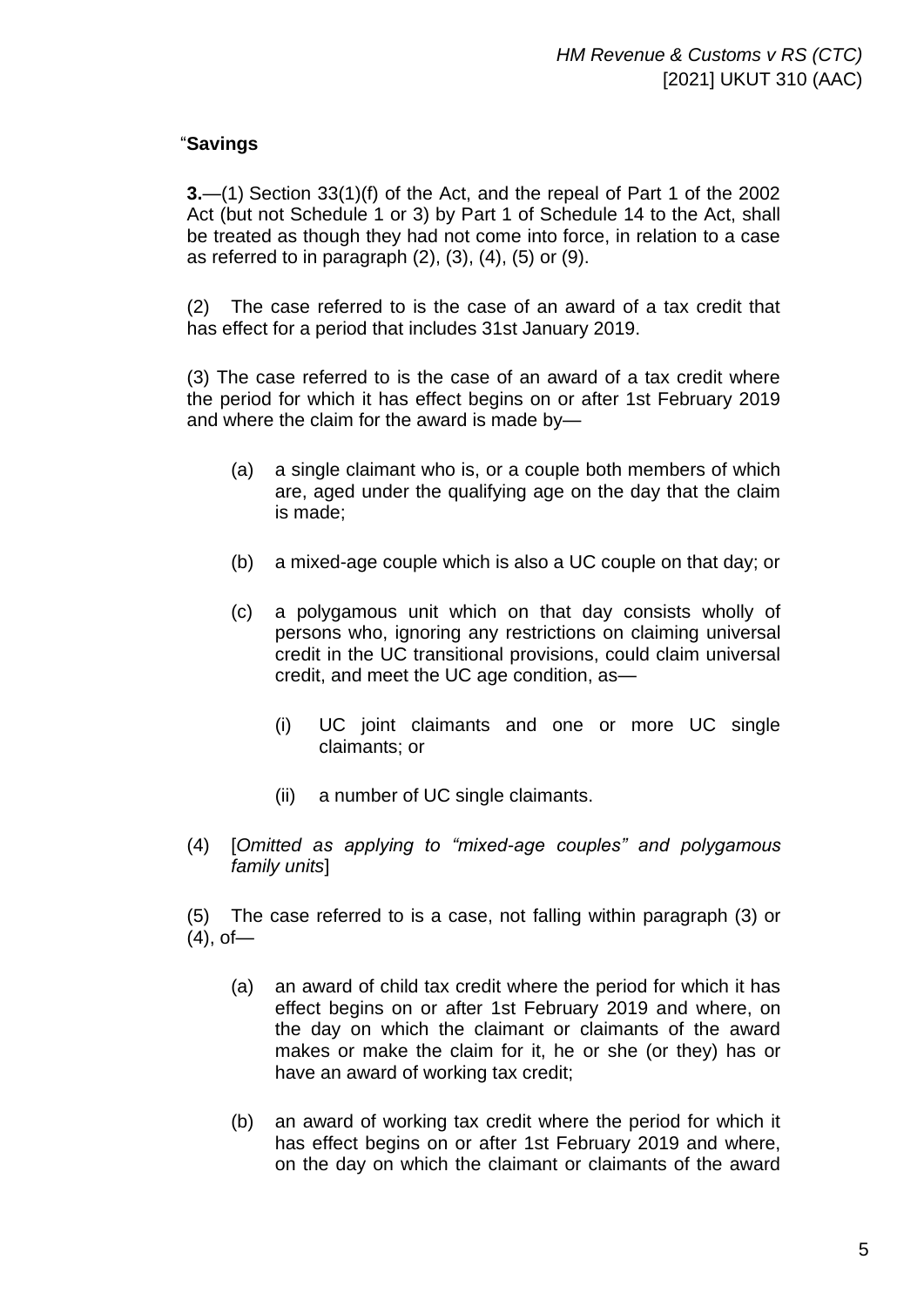makes or make the claim for it, he or she (or they) has or have an award of child tax credit;

(c) an award of child tax credit or working tax credit where the period for which it has effect begins on or after 1st February 2019 and where the claimant or claimants who makes or make the claim for the award had an award of the same type of tax credit for the previous tax year to the tax year for which the award is made."

24. HMRC now concedes that the claimant fell within the exception in article 3(5)(c). However, I tend towards the view for which the claimant's representatives contend, namely, that he falls within article 3(3)(a). Article 3(5) only applies to cases "not falling within paragraph (3) or (4)" so, if that view is correct, article 3(5)(c) has no application. Ultimately, however, that is no longer an issue I need to decide. Both parties agree, and I accept, that the abolition of tax credits did not take effect in relation to the claimant.

## **New claims for tax credits**

25. But the fact that tax credits continue to exist in the claimant's case, does not necessarily mean that he continues to be eligible to claim them.

26. The relevant law is set out in Article 7 of the Welfare Reform Act 2012 (Commencement No.23 and Transitional and Transitory Provisions) Order 2015 (SI 2015/634) ("the No.23 Order").

27. Immediately before the abolition of tax credits, article 7 was in the following terms:

#### "**Transitional provision: claims for housing benefit, income support or a tax credit**

**7.**—(1) Except as provided by paragraphs (2) to (6), a person may not make a claim for housing benefit, income support or a tax credit (in the latter case, whether or not as part of a Tax Credits Act couple) on any date where, if that person made a claim for universal credit on that date (in the capacity, whether as a single person or as part of a couple, in which he or she is permitted to claim universal credit under the Universal Credit Regulations 2013), the provisions of the Act listed in Schedule 2 to the No. 9 Order would come into force under article 3(1) and (2)(a) to (c) of this Order in relation to that claim for universal credit.

(2) Paragraph (1) does not apply to a claim for housing benefit, income support or a tax credit where, by virtue of a determination made under regulation 4, or by virtue of regulation 4A of the Universal Credit (Transitional Provisions) Regulations 2014, or by virtue of article 4(11)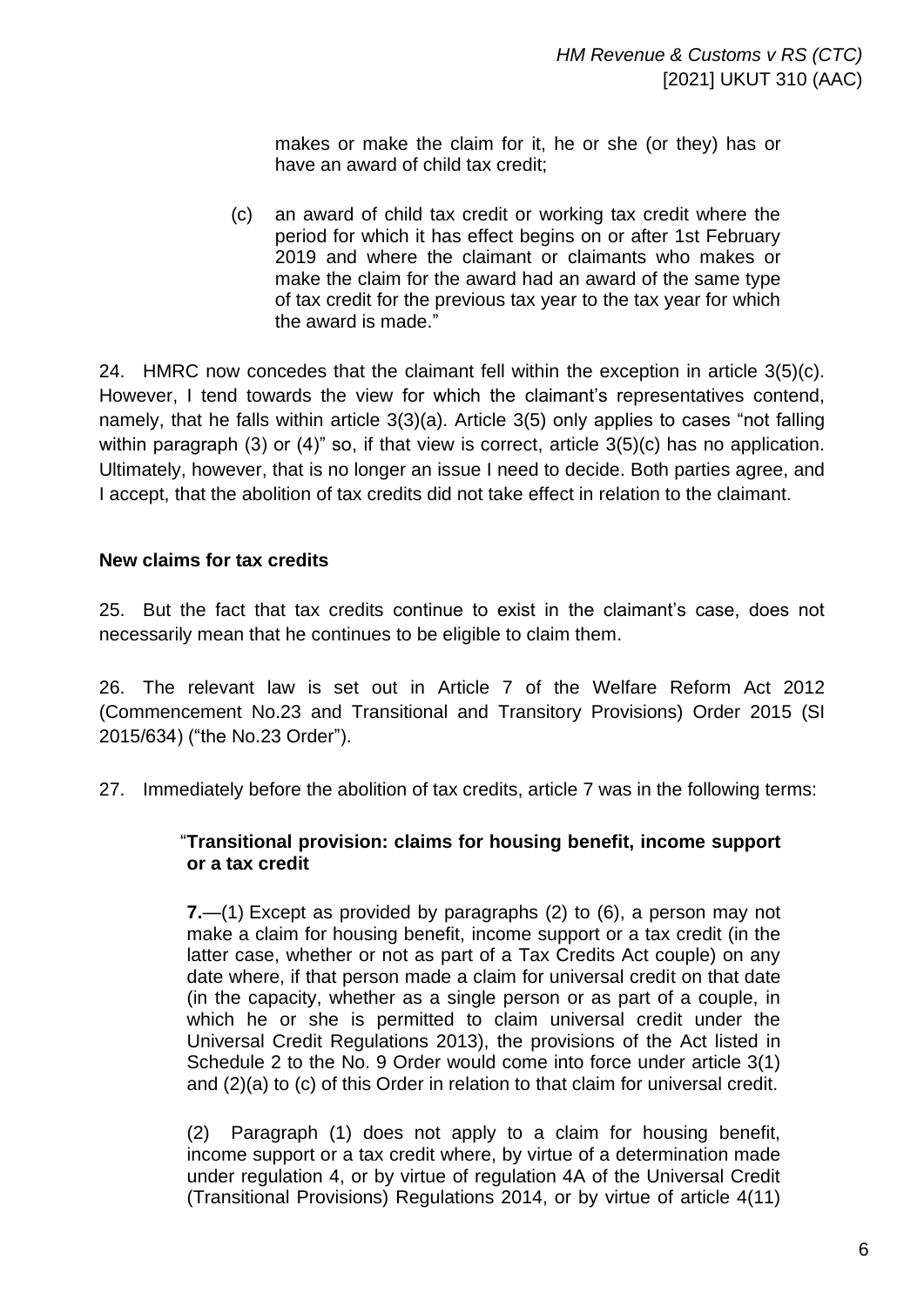of the Welfare Reform Act 2012 (Commencement No. 32 and Savings and Transitional Provisions) Order 2019, the person in question would be prevented from making a claim for universal credit as referred to in that paragraph.

# (3)-(4) [*Omitted as applying only to housing benefit*]

(5) Paragraph (1) does not apply to a claim for a tax credit where a person or persons makes or make a claim for child tax credit or working tax credit and on the date on which he or she (or they) makes or make the claim he or she (or they) has or have an award of working tax credit or child tax credit respectively.

(6) Paragraph (1) does not apply to a claim for a tax credit where a person has or had, or persons have or had, an award of child tax credit or working tax credit in respect of a tax year and that person or those persons makes or make (or is or are treated as making) a claim for that tax credit for the next tax year.

(7) In paragraph (5), the reference to a person having an award of a tax credit includes where the person is "treated as being entitled to a tax credit" in the circumstances referred to in regulation 11(1) and (2)(a) to (ca) of the Universal Credit (Transitional Provisions) Regulations 2014 but as if, in regulation 11(1), for "For the purposes of regulations 7(7) and 8(4)" there were substituted "For the purposes of article 7(5) of the Welfare Reform Act 2012 (Commencement No 23 and Transitional and Transitory Provisions) Order 2015"."

28. Those provisions require some explanation.

29. The effect of article 7(1) is that anyone who lives in an area in which universal credit has been brought into force cannot claim a tax credit unless he falls within one of the exceptions in paragraphs (2)-(6) of the article.

30. The first relevant exception is in article 7(2). Regulation 4 of the Universal Credit (Transitional Provisions) Regulations 2013 ("the 2013 Regulations") empowers the Secretary of State to decide that in certain cases no claim for universal credit could be made. At the relevant time, regulation 4A prevented claims for universal credit by those who were entitled to the severe disability premium as part of their income support, housing benefit, income-based jobseeker's allowance or income-related employment and support allowance. And article 14(11) of SI 2019/167 prohibits claims for universal credit by frontier workers.

31. The claimant in this appeal is not affected by any of those provisions and therefore does not fall within the first exception.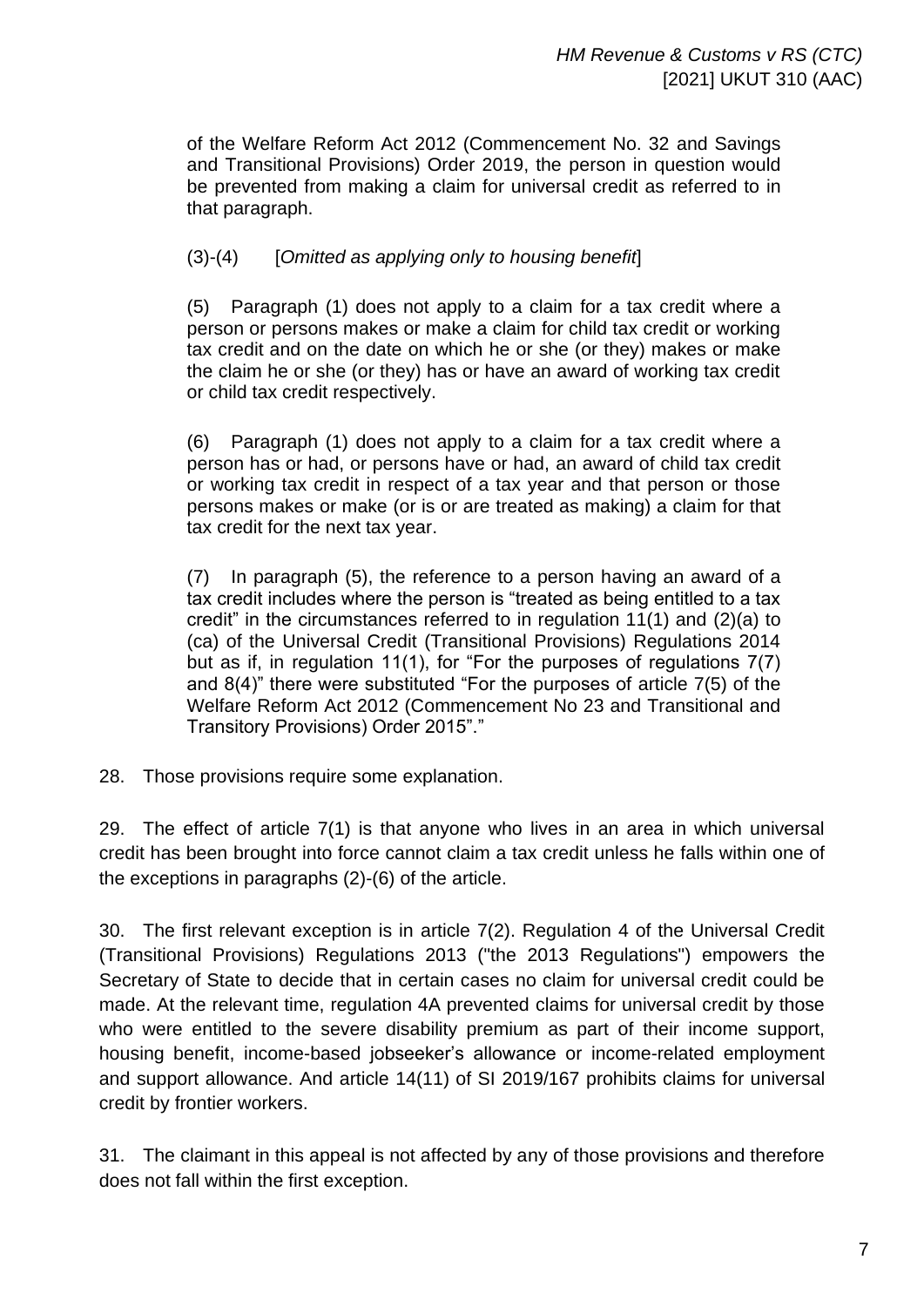32. The second relevant exception is in article 7(5). It allows someone with an award of child tax credit to make a claim for working tax credit and *vice versa*.

33. On 1 August 2019, the claimant did not have an award of either child tax credit or working tax credit because that award had been terminated with effect from 26 June 2019. Therefore the second exception does not apply to him either.

34. The third relevant exception is in article 7(6). It applies if someone has or had an award of a tax credit in respect of a tax year and makes a claim (or is treated as making) for that tax credit "for the next tax year".

35. The claimant had an award of tax credits "in respect of" the 2018/19 tax year so "the next tax year" was 2019/2020. The claim made on 1 August 2019 was made *during* 2019/2020 but was it *for* that year?

36. I have come to the conclusion that it was not and that the First-tier Tribunal mistook the law when it decided that it was.

37. As a matter of statutory interpretation, the analysis that leads me to that conclusion is brief:

- (a) Tax years run from 6 April in one year to 5 April in the next (both dates inclusive);
- (b) Article 7(6) draws a distinction between the award, which must have been made "in respect of a tax year", and the subsequent claim, which must have been "for the next tax year";
- (c) It may be—it is unnecessary for me to decide—that the phrase "in respect of a tax year" is apt to include awards for periods that include only part of the period between 6 April and the following 5 April.<sup>2</sup> But, in my judgment, the phrase "for the next tax year" refers to the next tax year *as a whole*;
- (d) In the present case, the claim for 2019/2020 that the claimant was treated as making by virtue of having an award for 2018/2019 was therefore "for the next tax year". It makes no difference that the claim led to a nil award for a period of less than three months. The claim was for the 2019/2020 tax year as a whole and the award would have lasted for the whole year, had there not been grounds on which to terminate it sooner.

<sup>&</sup>lt;sup>2</sup> Although I note that where tax credits legislation means "the whole or a part of, a tax year", it often says so: see, *e.g.*, sections 3(1) and 17(1) of the 2002 Act.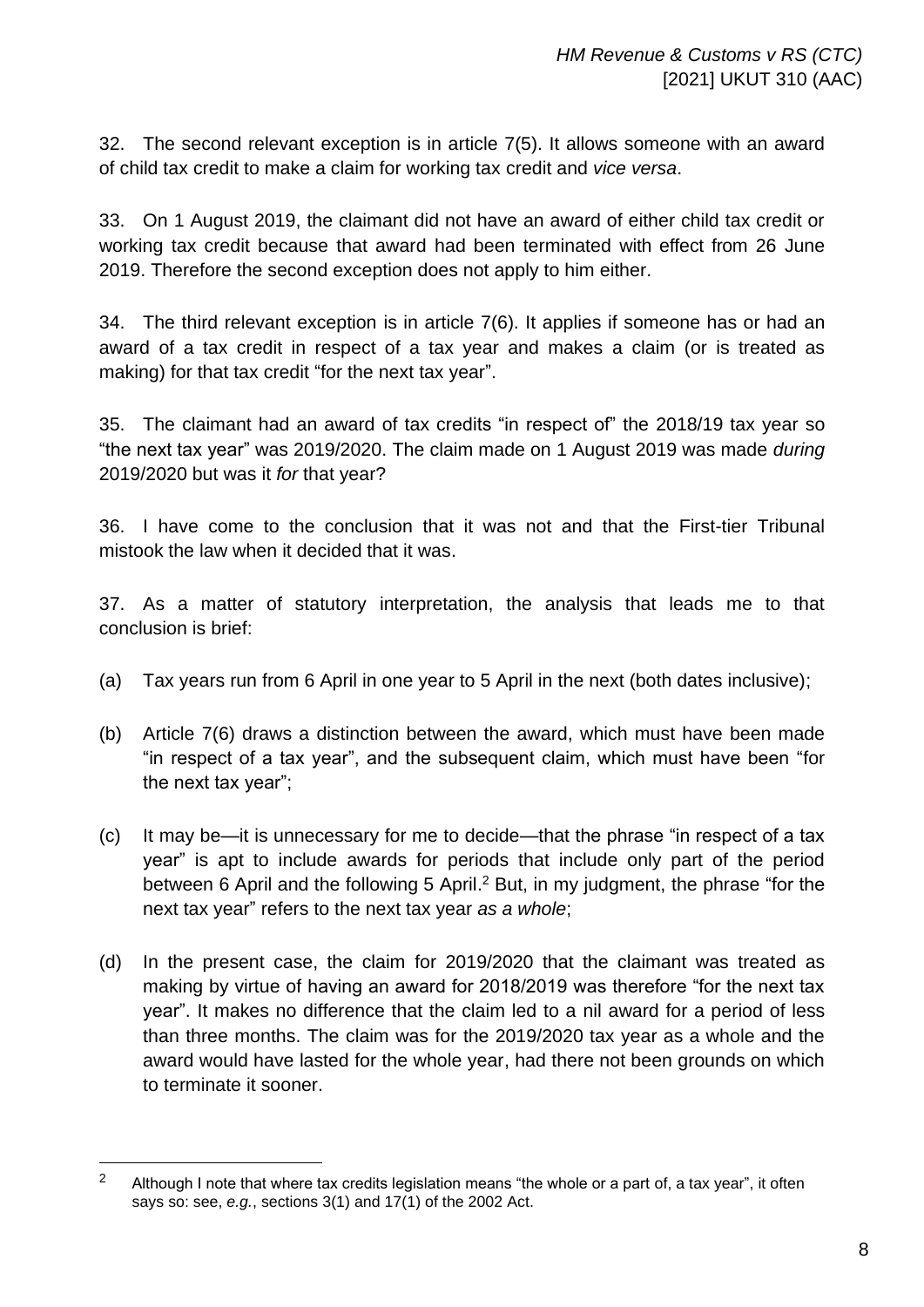- (e) By contrast, the claim made on 1 August 2019 may—again I do not have to decide—have been made "in respect of the next tax year" but it was not "for the next tax year". It was not made for the full period from 6 April 2019 to 5 April 2020, but for the period from 1 August 2019<sup>3</sup> to 5 April 2020.
- (f) It follows that, the claimant did not fall within the third exception to article  $7(1)$  and was therefore barred from claiming tax credits when he purported to do so on 1 August 2019.

38. That reasoning is not capable of further elaboration, but I draw support, first, from the fact that the savings in the No.32 Order do not match the exceptions in Article 7 of the No.23 Order and, second, from the description of article 7 (in the heading) as a "transitional provision".

39. The lack of congruence between the two Orders cannot be an accident. It would have been a simple matter for the legislator to have aligned the classes of those for whom tax credits were not abolished and those who were entitled to continue to claim them. The decision not to do so must have been deliberate and indicates a legislative intention that even in those cases in which tax credits were not abolished on 1 February 2019, a claimant might subsequently lose entitlement to them by being unable to make a further or fresh claim.

40. Those considerations correspond with the transitional nature of article 7. Its purpose is not to sustain existing rights to tax credits indefinitely—that could hardly be the case when the overt policy behind the Welfare Reform Act 2012 is that tax credits are ultimately to be replaced by universal credit—but to manage the transition from the former to the latter.

41. How any transitional provision operates depends on the words used by the legislator. But in the analogous field of social security benefits, they often have the effect that entitlement continues until the claimant ceases to satisfy the conditions of entitlement to the benefit in question, following which transitional protection ceases and entitlement cannot be regained. It is therefore not surprising to find that a transitional provision relating to tax credits should have the effect (at least in some circumstances) that transitional protection ended on the termination of an award.

42. I would add one thing. HMRC's submissions to the First-tier Tribunal and Upper Tribunal both assert that the policy is that article 7(6) applies to renewal claims only. But those submissions are short on analysis as to how that result is to be derived from the words used. I therefore stress that I have **not** decided that the article only applies to

 $3$  Or, if applicable, from any date up to 31 days earlier prescribed by regulation 7 of the Tax Credits (Claims and Notifications) Regulations 2002.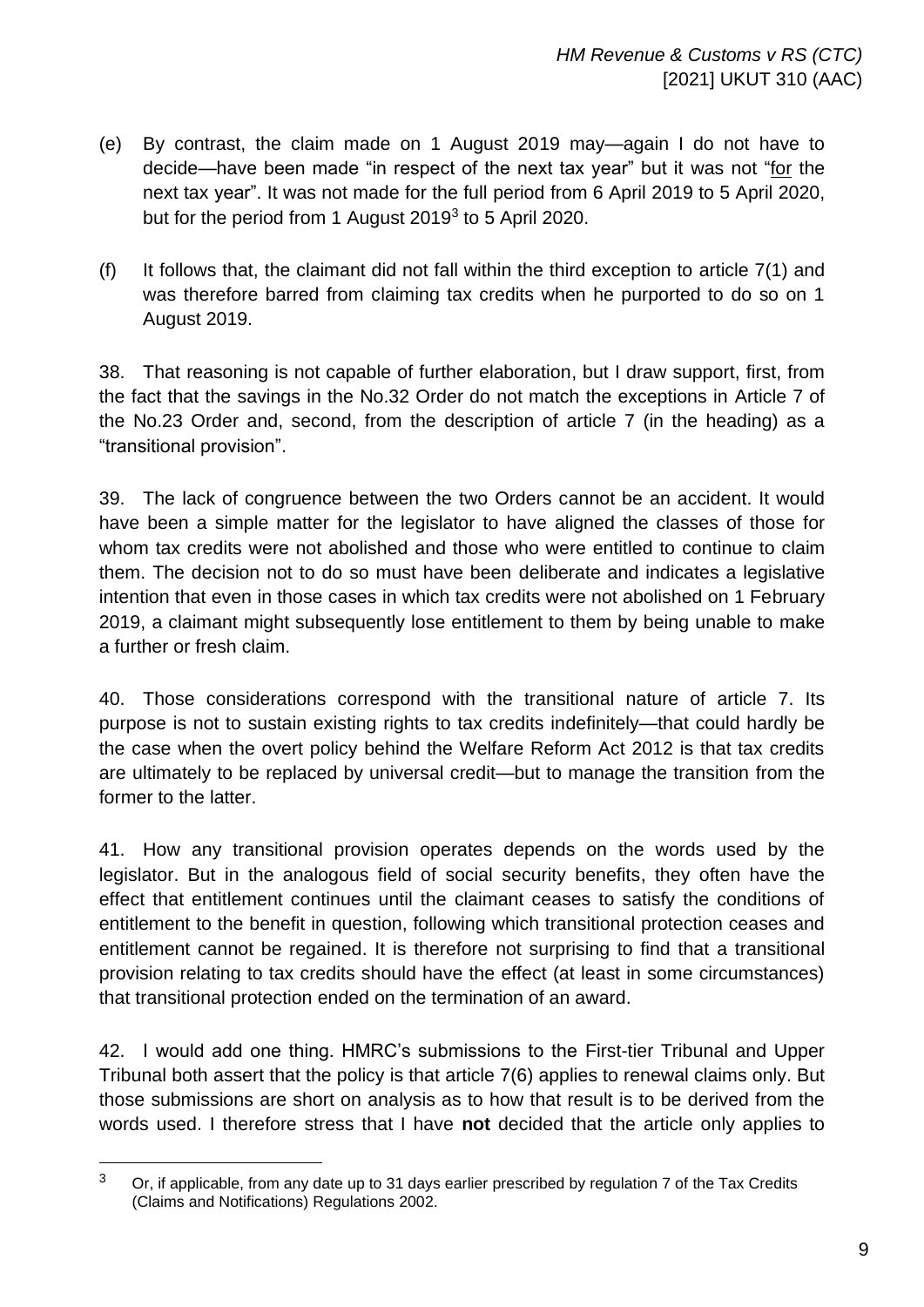renewal claims: I have only decided that it does not apply in this case, for the reasons given.

43. In particular, the phrase "an award of …tax credit in respect of a tax year" seems to present problems.

44. If "in respect of a tax year" means "in respect of a whole tax year", then a claimant with an award from 7 April in one year to 5 April in the next would not be covered by it and could not make a further claim even though that further claim would normally be regarded as a renewal.

45. If, on the other hand, the phrase also covers awards for part of a tax year, someone with an award of nil for the first day only of one tax year would seem to be eligible to make a fresh claim on the first day of the next, even though that would not be a renewal claim.

46. As I have said, I do not need to decide these issues (which may turn on a closer analysis of the No.32 Order), and I prefer to wait for a case that turns on them. However, it would be helpful if HMRC's future submissions to both tribunals were to explain why, article 7(6) is said only to reply to renewal claims (if, indeed, that remains HMRC's position).

## **Did the First-tier Tribunal have jurisdiction**

47. Given what I have decided on the substantive issue, it is unnecessary for me to decide the issue of jurisdiction and I decline to do so. If, which I doubt, the point has not already been decided by the various Upper Tribunal authorities cited by the learned judge, then it is, again, better decided in a case which turns on it.

48. Even if the First-tier Tribunal did not have jurisdiction, the Upper Tribunal does: see *LS and RS v Commissioners for Her Majesty's Revenue & Customs* [2017] UKUT 257 (AAC) at [23]. As the practical effect of my decision is the same as would have obtained had the First-tier Tribunal declined jurisdiction, I see no point in embarking on a detailed legal analysis of whether it was right to accept it.

# **Section 9(5) of the 2007 Act**

49. In paragraph 18 above, I refer to the fact that I have "treated" the decision made by the District Tribunal Judge on 15 September 2020, as giving HMRC permission to appeal. The full decision notice reads as follows: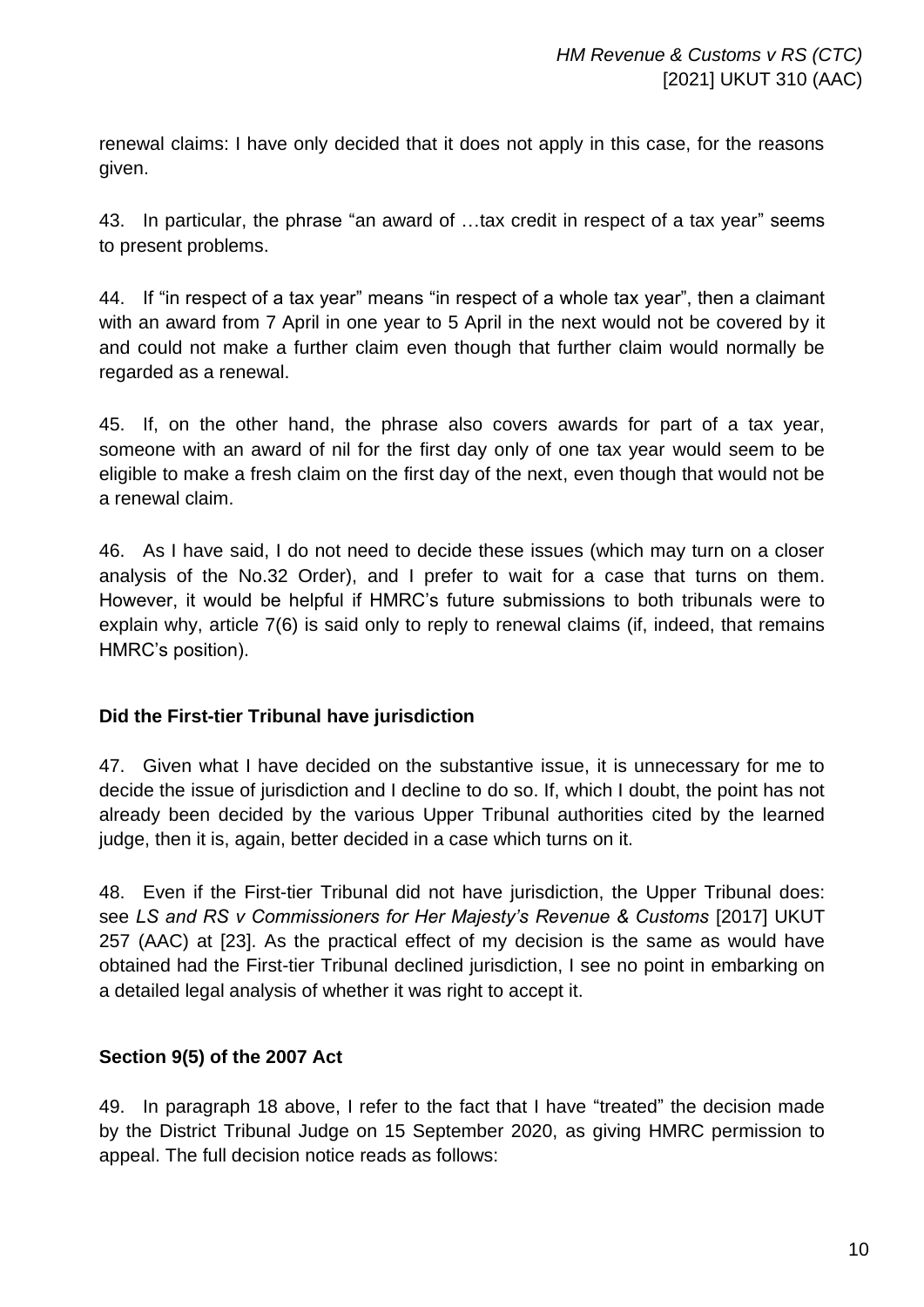"The Appellant has applied for permission to appeal to the Upper Tribunal against the decision of the First-tier Tribunal issued on 27 April 2020.

Permission to appeal is granted because the grounds of appeal are arguable.

The matter shall be referred to the Upper Tribunal in accordance with Section 9(5)(b) of the Tribunals, Courts and Enforcement Act 2007."

50. I can understand why the District Tribunal Judge who gave that decision apparently wished to remain anonymous:

- (a) It was the *respondent* who made the application for permission to appeal, not the appellant;
- (b) The respondent is incorrectly identified as the Secretary of State for Work and Pensions rather than as HMRC;
- (c) The decision notice fails to record whether a review was carried out under section 9 of the 2007 Act and rule 40 of the Tribunal Procedure (First-tier Tribunal) (Social Entitlement Chamber) Rules 2008 ("the SEC Rules") before the application for permission to appeal was considered (*i.e.*, as required by rule 39(1) of the SEC Rules);
- (d) Despite that, the notes on the decision notice contain the standard boilerplate that:
	- (i) explains what a party who has not been given an opportunity to make representations before a review may do where a review has taken place and action taken following it; and
	- (ii) states that either party is entitled to apply for permission to appeal against the decision (which would be appropriate if the substantive decision had been re-made on review, but is not appropriate where the decision on review is to refer a matter to the Upper Tribunal—see section 11(5)(d)(iv) of the 2007 Act—or to grant permission to appeal).
- (e) Further, the decision notice contains the standard boilerplate about a party's right to challenge any direction given, when no directions have in fact been given; and
- (f) Finally, the briefest consideration of section 9(5) of the 2007 Act would have revealed that the First-tier Tribunal has no power to do what the learned judge purported to do.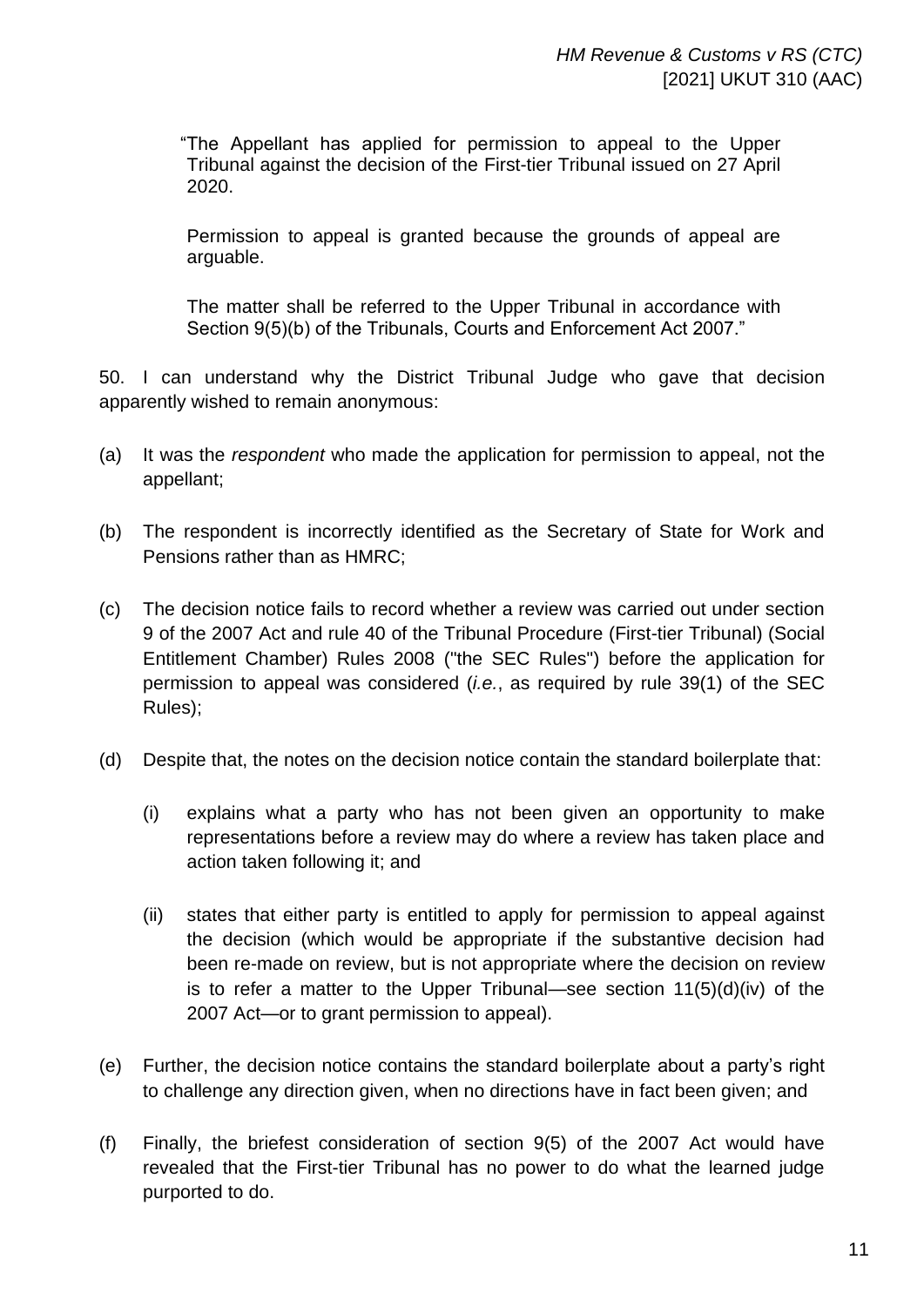51. However, the judge in this appeal is not alone in making the last of those errors. On the contrary, I find myself wondering how many times the Upper Tribunal will have to explain that the First-tier Tribunal cannot both grant permission to appeal and, at the same time, refer the matter to the Upper Tribunal under section 9(5)(b), before the penny finally drops.

52. So far as is relevant, section 9 of the 2007 Act is in the following terms:

## "**Review of decision of First-tier Tribunal**

**9.**—(1) The First-tier Tribunal may review a decision made by it on a matter in a case

(4) Where the First-tier Tribunal has under subsection (1) reviewed a decision, the First-tier Tribunal may in the light of the review do any of the following—

- (a) correct accidental errors in the decision or in a record of the decision;
- (b) amend reasons given for the decision;
- (c) set the decision aside.

(5) Where under subsection (4)(c) the First-tier Tribunal sets a decision aside, the First-tier Tribunal must either—

- (a) re-decide the matter concerned, or
- (b) refer that matter to the Upper Tribunal.
- (6) Where a matter is referred to the Upper Tribunal under subsection (5)(b), the Upper Tribunal must re-decide the matter."

53. The 2007 Act and the procedural rules made under the authority of that Act can give rise to difficult points of statutory interpretation. However, the meaning of section 9(5) is not among them. The opening words of the section provide that the powers conferred on the First-tier Tribunal arise where it has *set aside* its earlier decision under subsection (4)(c). In other words, the power to refer a matter to the Upper Tribunal under section 9(5)(b) exists if—and only if—the Tribunal's substantive decision has been set aside.

54. At the risk of labouring a point that should be obvious, it is not possible to give permission to appeal against a decision that has been set aside, because setting aside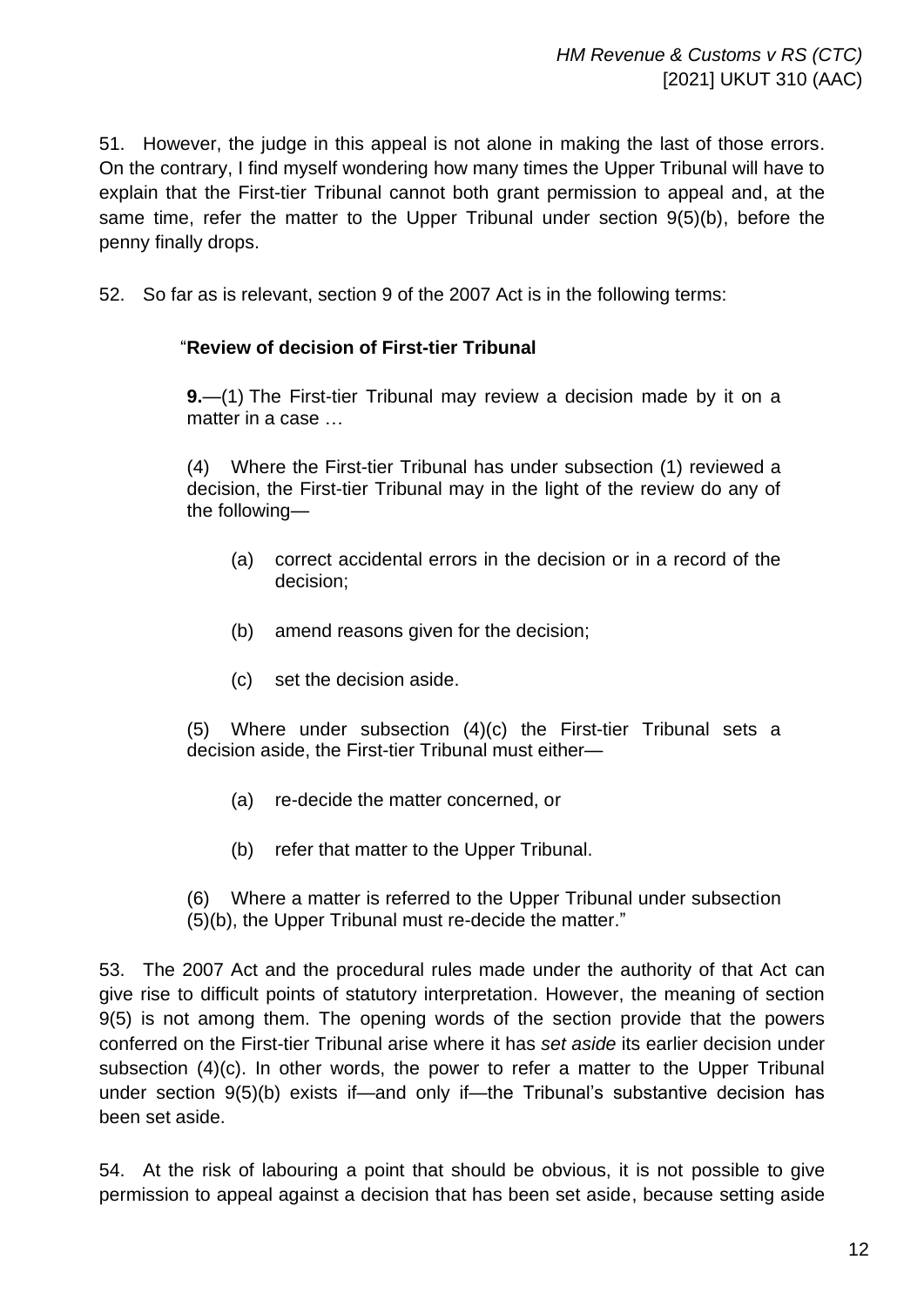a decision has the effect that it ceases to exist: there is no longer anything to give permission to appeal against. If that were not sufficient, a decision by the First-tier Tribunal to set aside an earlier decision following a section 9 review is an "excluded decision"—see section 11(5)(e) of the 2007 Act—with the effect that there is no right of appeal against it.

55. A simultaneous grant of permission to appeal and a reference under section 9(5)(b) is therefore an impossibility.

56. I suspect that District Tribunal Judges nevertheless continue to issue decisions saying that this is what they have done, because they hope that section 9(6) will tie the hands of the Upper Tribunal Judge who deals with the matter and force him or her to remake the First-tier Tribunal's decision under section 12(2)(b)(i) of the 2007 Act rather than to remit it under section 12(2)(b)(ii).

57. If those suspicions are correct, then I doubt it is proper to seek to restrict the exercise of statutory powers conferred on a higher court or tribunal. But even if those doubts are misplaced, the tactic simply does not work. Granting permission to appeal will mean that proceedings in the Upper Tribunal will be dealt with in accordance with section 12 and that section includes a power to remit, irrespective of whether the decision granting permission invokes section 9(5)(b).

58. Moreover, even if subsection (5) were capable of another interpretation (which it is not) the First-tier Tribunal is bound by Upper Tribunal authority to interpret it as I have explained it above: see, *e.g.*, the decisions of Judge Markus QC in *GA v Secretary of State for Work and Pensions (PIP)* [2017] UKUT 416 (AAC), and of Judge Wright in *LM v HM Revenue and Customs (CHB)* [2016] UKUT 389 (AAC).

59. Taking all those factors into account, I have to decide the effect of the decision dated 15 September 2020: it cannot be both a decision granting permission to appeal to the Upper Tribunal and a decision to refer a matter to the Upper Tribunal under section 9(5). As appears from my decision on page 1, I have decided to treat it as the former, rather than the latter. The First-tier Tribunal was considering an application for permission to appeal and had power to grant or refuse that application. Unless and until it set aside its earlier decision, it had no power to make a section 9(5) reference. My decision therefore treats the District Tribunal Judge as having done what he or she had power to do and as not having done what he or she had no power to do.

60. Taken on its face, the District Tribunal Judge's decision also gives permission to appeal to the claimant (who had not asked for it) rather than HMRC (who had). I have therefore taken the opportunity to correct that error.